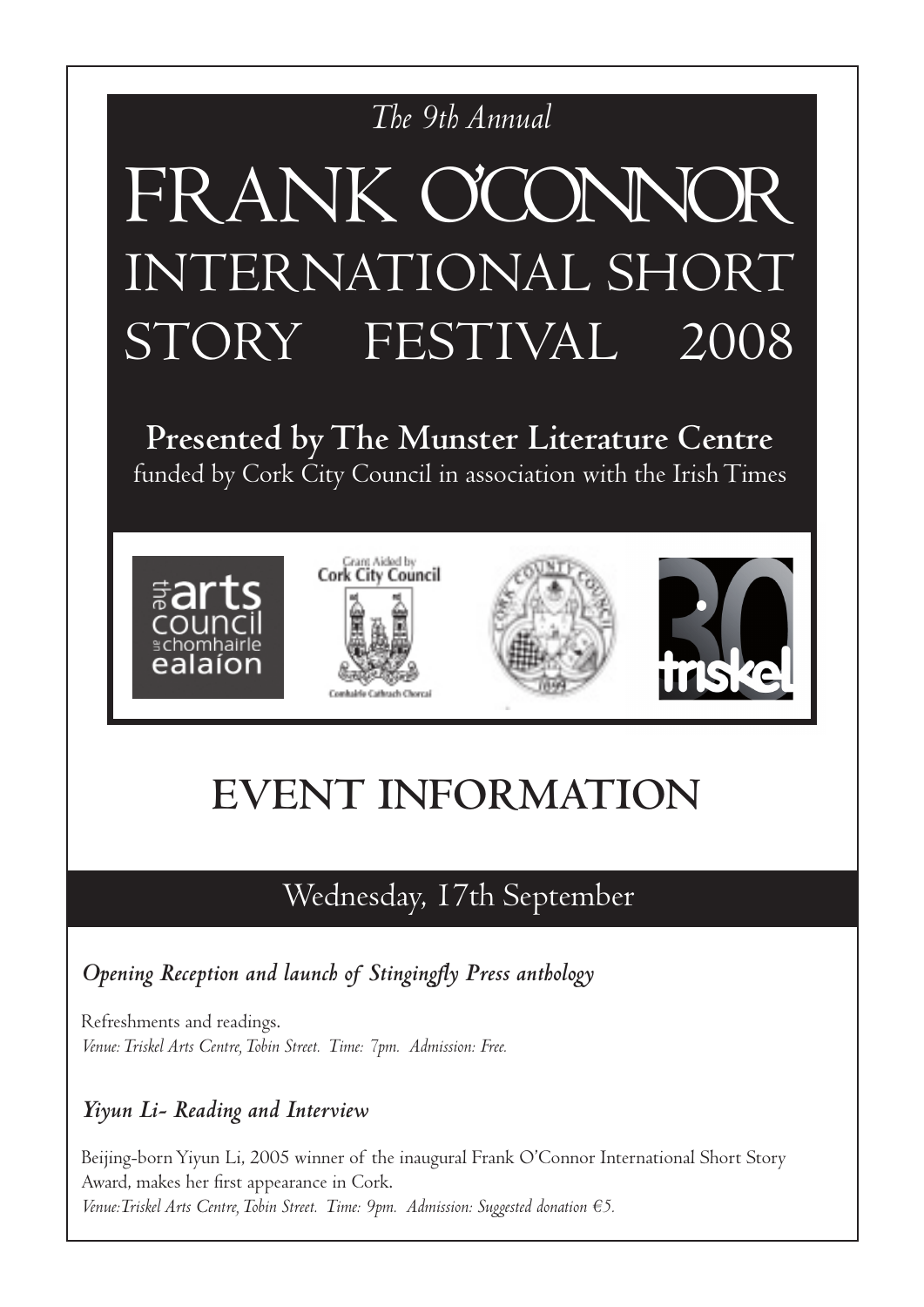### Thursday, 18th September

### *What does an editor want? - Reading and Discussion*

Jon Boilard, Vincent McDonnell & Nuala Ní Chonchúir, three fiction editors of Southword and former judges of the Sean O'Faolain Short Story Competition each will read a story of their own, then discuss the experience of assessing manuscript submissions, talk about what they were looking for and how the editorial experience has shaped how they now view their own work. *Venue: Triskel Arts Centre, Tobin Street. Time: 2.30pm. Admission: Free.*

### *Ian Wild & Clare Wigfall - A Reading*

A reading by two young exiled British short story writers, County Cork-based Ian Wild who has also written for radio and the stage and published a collection of poems and Berlin-based Clare Wigfall who has just won the BBC National Short Story Prize. *Venue: Triskel Arts Centre, Tobin Street. Time: 7pm. Admission: Suggested donation €5.*

#### *William Wall & Adam Marek - A Reading*

A reading by distinguished Cork-based novelist and man of letters William Wall, joined on this occasion by young British short story writer Adam Marek who has just published his first collection. *Venue: Triskel Arts Centre, Tobin Street. Time: 9pm. Admission: Suggested donation €5.*

### Friday, 19th September

### *Flash Fiction Workshop*

Southword fiction editor Nuala Ní Chonchúir presents a how-to session on Flash Fiction the micro short fiction form sometimes called short-shorts or sudden fiction. *Venue: Munster Literature Centre, Douglas Street. Time: 10am - 12pm. Fee: €40. Participation limited to eight individuals. Phone 021-4312955 to book.*

#### *Southword Showcase - A Reading*

*Southword* is establishing itself as a journal which publishes great short fiction by complete unknowns as well as international stars such as Colm Toibín, Haruki Murakami and James Lasdun. On this occasion we would like to feature three writers who have featured in Southword and have not yet published a book of short fiction in English. Julian Campredon, Tania Hershman and Denise O'Keefe. *Venue: Triskel Arts Centre, Tobin Street. Time: 2.30pm. Admission: Free.*

### *Rachel Trezise & Mary O'Donnell - A Reading*

Young Welsh iconoclast Rachel Trezise reads with Co. Kildare-based poet, novelist and broadcaster Mary O'Donnell. *Venue: Triskel Arts Centre, Tobin Street. Time: 7pm. Admission: Free for Culture Night!*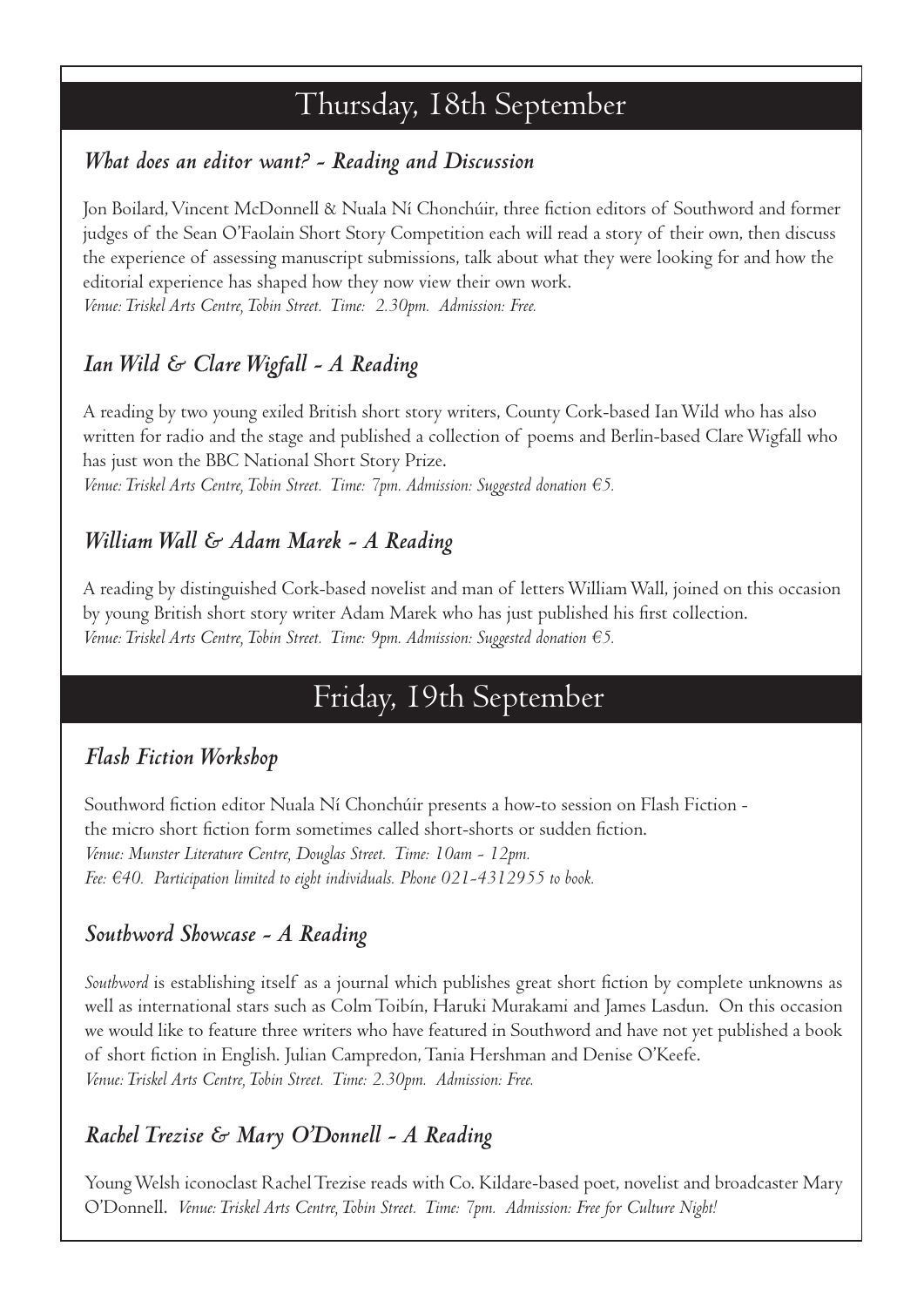### *Mary Leland & Wena Poon - A Reading*

Cork-based novelist Mary Leland shares the stage with San Francisco-based Wena Poon, originally from Singapore reading from her first collection of stories. *Venue: Triskel Arts Centre, Tobin Street. Time: 9pm. Admission: Free for Culture Night!*

### Saturday, 20th September

### *Starting Short Stories - A Workshop*

An introduction to writing Short Stories given by Jon Boilard, former fiction editor of *Southword* and winner of the Sean O'Faolain Short Story Prize.

*Venue: Munster Literature Centre, Douglas Street. Time: 10am -12pm. Fee: €40. Participation limited to eight individuals. Phone 021-4312955 to book.*

### *Don't Drone On - a Workshop on Reading the Short Story Aloud*

The days when you could get a on a stage and read aloud a poem or story in a soporific monotone are passed. Simon Robson gives you pointers on how to improve your performance and develop a reputation where festival and reading curators can't resist including you on their programmes.

*Venue: Munster Literature Centre, Douglas Street. Time: 10am -12pm. Fee: €40. Participation limited to eight individuals. Phone 021-4312955 to book.*

### *Who has won the Sean O'Faolain Prize?*

The announcement and reading of the winning short story of the €1500 2008 Sean O'Faolain Short Story Prize. *Venue: Triskel Arts Centre ,Tobin Street. Time: 12.30pm. Admission: Free.*

### *The State of the Art - a Discussion*

Chaired by Rosalind Porter Senior Editor at *Granta* and including the participation of *Stinging Fly* editor Declan Meade, Jen Hamilton-Emery, commissioning editor at Salt, Seamus Hosey RTE Radio producer and organiser of the Francis McManus Awards and Lucy Luck, literary agent. *Venue: Triskel Arts Centre, Tobin Street. Time: 2.30pm. Admission: Free.* 

### *Salt no Vinegar Please: Carys Davies & Vanessa Gebbie - A Reading*

Readings by two of the eight Salt authors longlisted for the Frank O'Connor Award this year. Salt is now the world's most prolific publisher of short story collections and we are delighted to be able to showcase both the publisher and their authors Carys Davies and Vanessa Gebbie. *Venue: Triskel Arts Centre, Tobin Street. Time: 4.30pm. Admission: Free.*